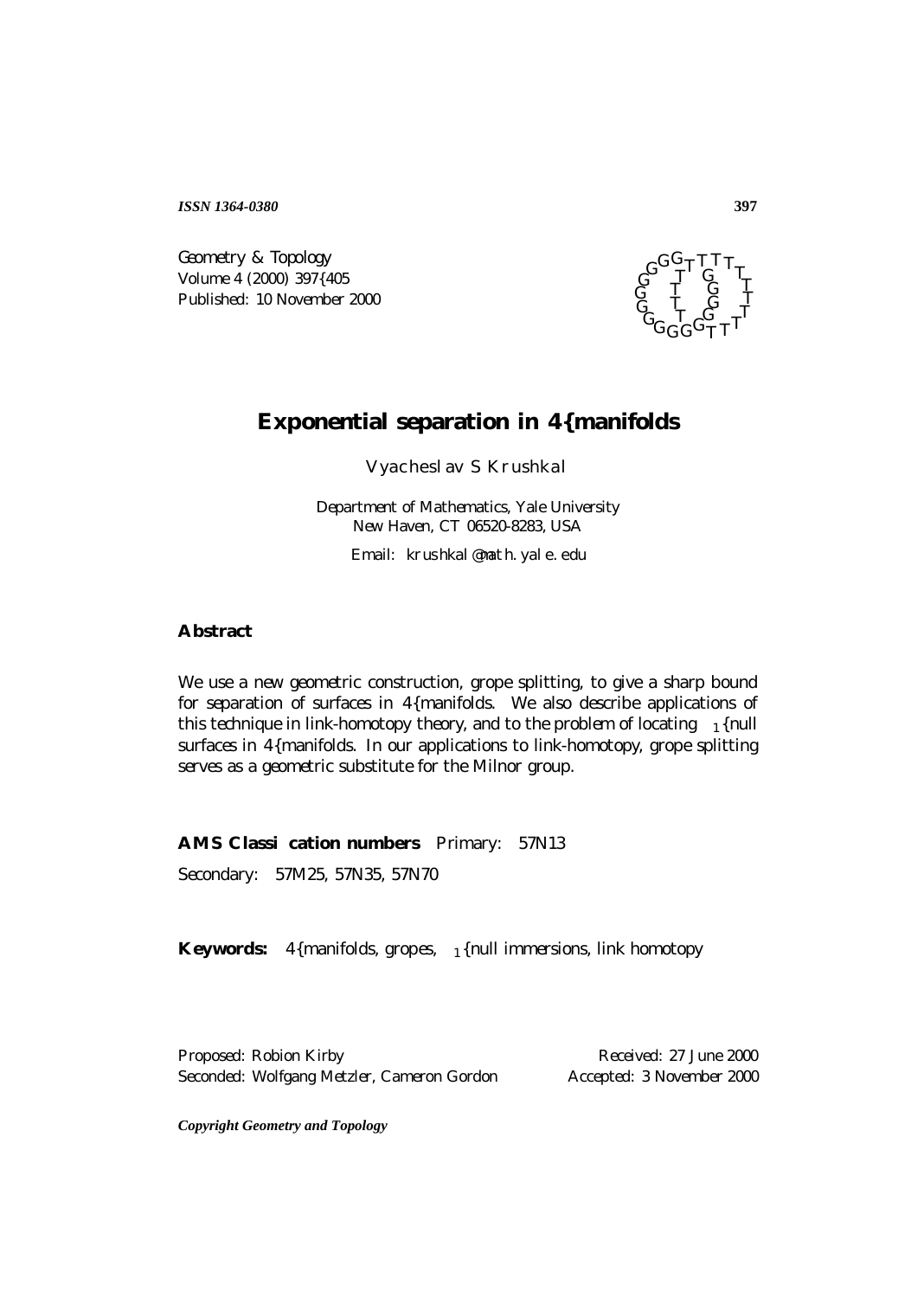Open problems in the classication theory of topological four{manifolds, for \large" fundamental groups, have been reformulated in terms of immersions of surfaces in 4{manifolds, cf [1], [3]. Two related properties of immersed surfaces are important in this discussion: disjointness, and vanishing of the double point loops in the fundamental group of the ambient 4{manifold. More precisely, these questions concern more general 2{complexes, capped gropes, that naturally arise in this context. Capped gropes are assembled of several surface stages, capped with disks with self-intersections. Each double point determines an element of the fundamental group of the ambient 4{manifold M, and a central question is whether one can nd a  $_1$ {null capped grope (so that each double point loop is contractible in  $M$ .) A closely related question asks whether a collection of surfaces, intersecting the caps of a given grope, may be pushed o it by a homotopy, without creating intersections between dierent surfaces. It follows from the work of Freedman{Teichner [4] that such problems may be solved if the number of group elements (respectively, the number of surfaces) is bounded by the exponential function  $2<sup>h</sup> - 1$  in the grope height h.

In the present paper we describe a new construction, *grope splitting*, which may be thought of as a tool for organizing intersections between surfaces and capped gropes. This construction is used to give a new proof of the results on separation of surfaces, and locating  $_1$ {null capped gropes, mentioned above. The argument in [4] relies on algebraic theory of link homotopy, and is an indirect existence proof. Our proof is more transparent geometrically, and it gives an explicit construction of the resulting surfaces. We also point out that the bound for separation of surfaces is sharp.

This exponential result is one of the main ingredients of the theorem [4] that the classi cation techniques (4{dimensional surgery and  $5$ {dimensional s{cobordism conjectures) hold in topological category for fundamental groups of subexponential growth. A new geometric proof of this theorem is presented in [7]. (Also see the Appendix in that paper for a revised version of [4].) The conjectures for arbitrary fundamental groups remain open; the new viewpoint presented here should be helpful in clarifying the problem.

In our applications to link-homotopy, the operation of grope splitting replaces the Milnor group, used in the original proofs. Here grope splitting is used to show that certain links are (colored) link-homotopic. (Of course, Milnor group gives in general a more precise algebraic information about links, but such generality is not needed for the questions considered here.) In particular, we present a new, geometric proof of the Grope Lemma, see Theorem 2 below.

We follow the terminology and notations of  $[4]$ . In particular, g denotes a grope (the underlying  $2$ {complex), while the capital letter  $G$  indicates the use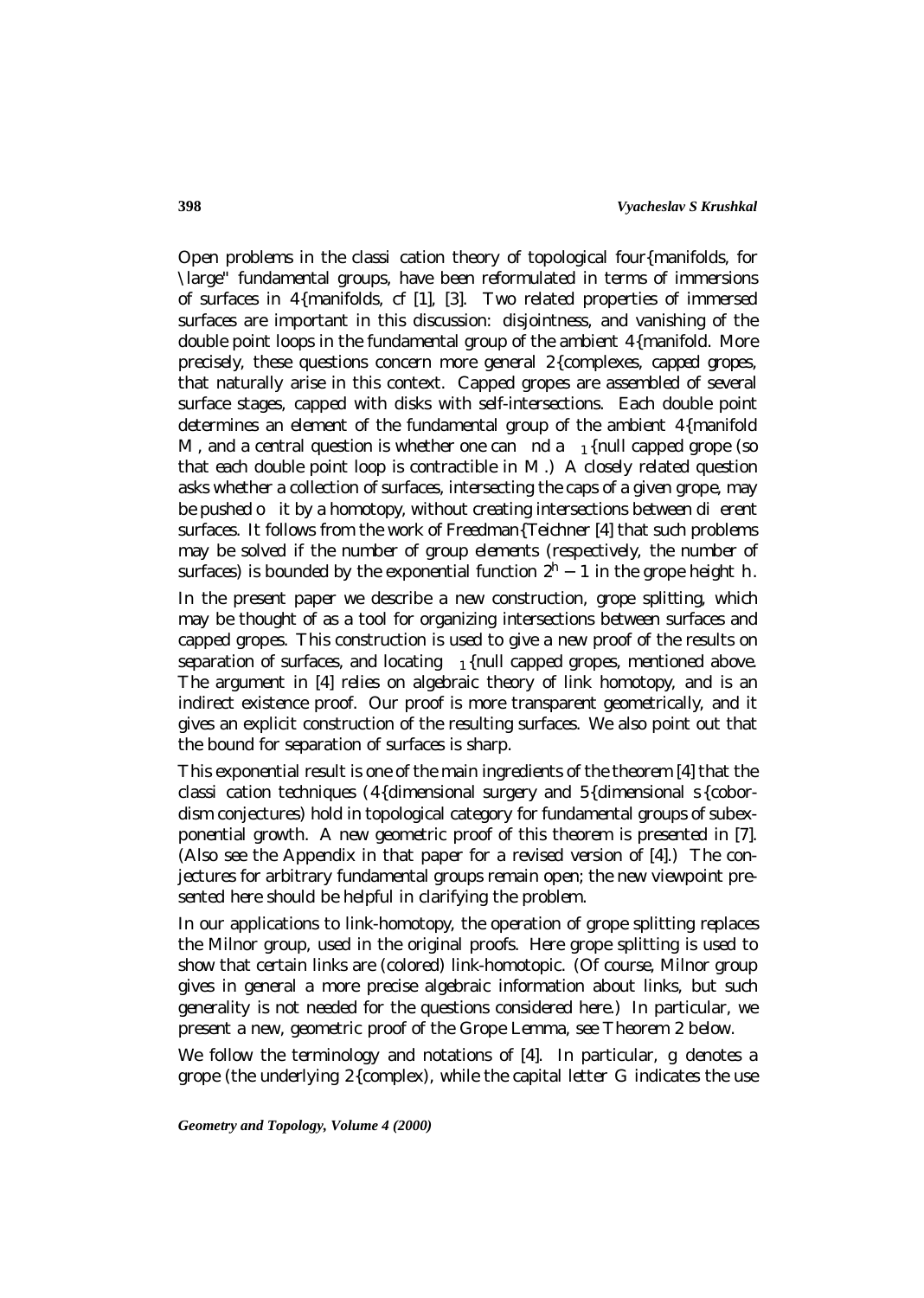of its untwisted 4{dimensional thickening. The body of a capped grope  $g^c$  is denoted by  $q$ . We refer the reader to  $[3]$  for de nitions and a discussion of the properties of gropes. The operations that are used extensively in this paper (justifying the informal name for theorem 3 below) are contraction, sometimes also referred to as *symmetric surgery*, and *pusho*, which are described in detail in [3, section 2.3]. We remark that these operations are suited perfectly for the purpose of separating surfaces in 4{manifolds at the expense of introducing self-intersections.

**Theorem 1** (Exponential separation) Let  $(g^c)$  be a capped grope of height h*, properly immersed in a* 4*{manifold* M *, and let* <sup>1</sup>;:::; <sup>2</sup>h−<sup>1</sup> *be properly immersed surfaces in* M *which are pairwise disjoint, and are also disjoint from the body of*  $q^c$ . Then, given a regular neighborhood N of  $q^c$  in M, the collec*tion of surfaces*  $f$  *ig is homotopic to*  $f \iint g$  with homotopy supported in N, and N contains an immersed disk on such that all surfaces  $\int_{1}^{a} \cdots \int_{2^{h}-1}^{a}$ *are pairwise disjoint. Moreover, the surfaces* f <sup>i</sup>g *stay pairwise disjoint during the homotopy.*

*The bound*  $2<sup>h</sup> - 1$  *on the number of surfaces , for which this conclusion holds in general, is sharp.*

The term *proper immersion* of a capped grope usually incorporates the condition that the body  $q$  is embedded, and that the cap interiors are disjoint from  $q$ , so only cap{cap intersections are allowed. This assumption is not needed in theorem 1. The necessary condition is that the surfaces may intersect only the caps of  $q^c$ , but not the body q.

Briefly, the idea of the proof is the following. Consider the special case, when each body surface of  $g^c$  has genus 1 (thus  $g^c$  has  $2^h$  caps), and when each cap intersects a single surface. Then there must be two caps intersecting the same surface, say *i*. We keep just these two caps for  $g^c$ , and using surgery and contraction/pusho,  $g^c$  is made disjoint from *i* as well. The general situation is reduced to this special case via the operation of grope splitting, explained in lemma 4. As another application of grope splitting, we present a new proof of the Grope Lemma:

**Theorem 2** *Two*  $n$ {component links in  $S<sup>3</sup>$  are link homotopic if and only if *they cobound disjointly immersed annulus-like gropes of class*  $n$  *in*  $S^3$  /.

This result was originally stated in [2], in the case when one of the links is trivial. In the generality as stated here, Grope lemma is proved in [8], using Milnor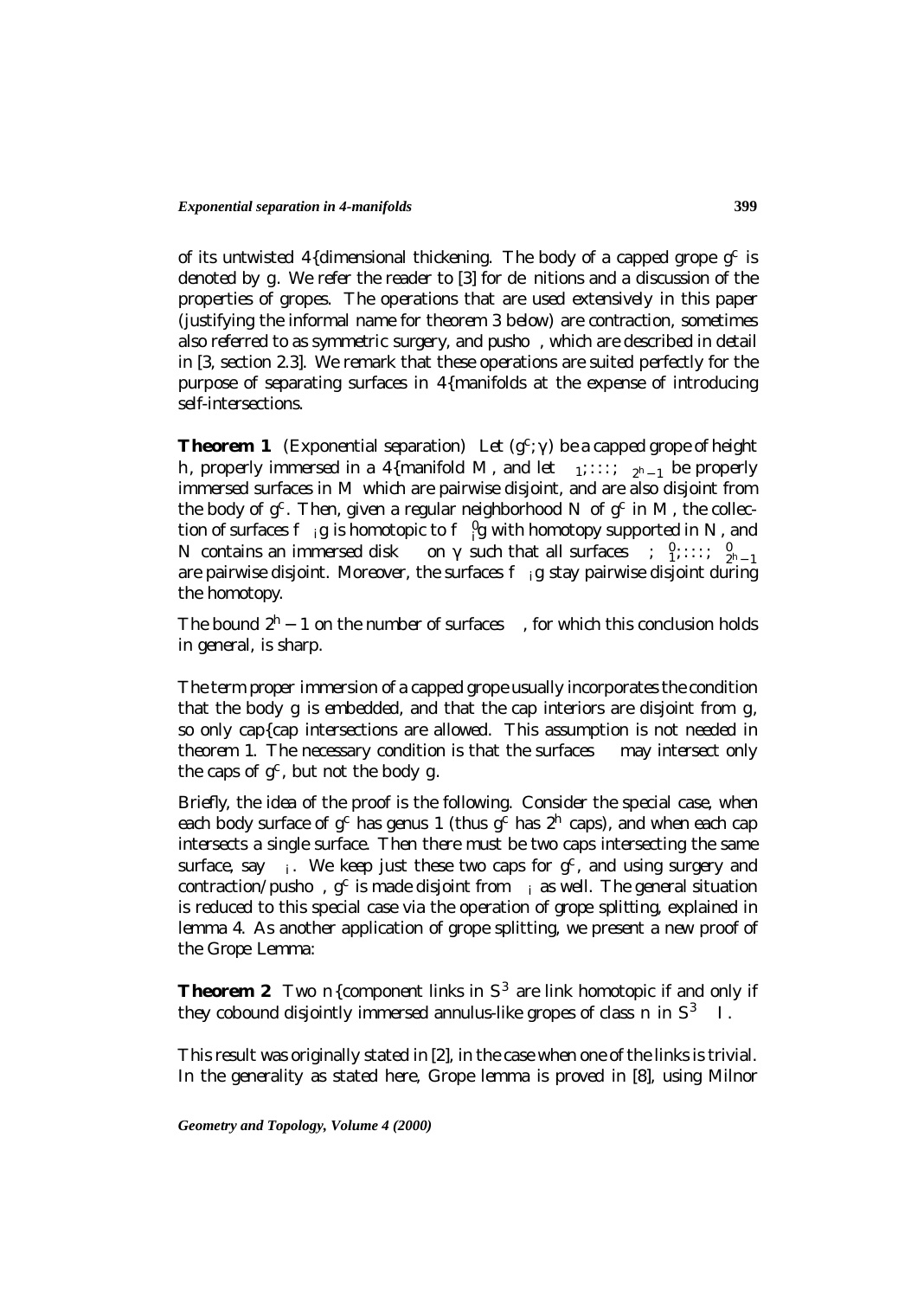group. We refer the reader to [2], [8] for the background, and for applications of this result to the surgery conjecture. Note that the grope class corresponds to the index in the lower central series of a group, while the grope height in theorems 1, 3 corresponds to the index in the derived series. Thus a grope of height h has class  $2<sup>h</sup>$ . To prove the Grope lemma, cap each grope by any transverse map of the disks into  $S^3$  /. Note that a grope of class n has n caps, while there are only  $n-1$  gropes bounded by other link components. Now the argument using grope splitting, identical to the proof of Theorem 1, gives disjoint maps of annuli (singular link concordance.)  $\mathbf{\mathsf{m}}$ 

The proof of theorem 1 also implies the result on  $_1$ {null immersions:

**Theorem 3** (Exponential contraction/pusho [4, Theorem 3.5]) *Let* :  ${}_{1}G^{c} -!$  *be a group homomorphism with*  $(G^{c})$  *a Capped Grope of height h. If maps the double point loops of*  $G^{c}$  *to a set of cardinality at of height h.* If maps the double point loops of  $G^c$  to a set of cardinality at most  $2^h - 1$  in then  $G^c$  contains a disk on which is  $\frac{1}{h}$  full under. *then*  $G^c$  *contains a disk on which is* 1 *{null under* 

Note that while nding a  $_1$ {null disk in theorem 3 is similar to nding a disk disjoint from other surfaces in theorem 1, the converse { showing that  $2<sup>h</sup> - 1$ is the sharp bound in theorem  $3 \{$  remains a central unsolved problem. (If the bound  $2<sup>h</sup> - 1$  in theorem 3 could be replaced by  $2<sup>h</sup>$ , then one would nd an embedded disk in the \model" capped gropes, cf [4].)

In theorem 3, we allow cap{cap and cap{body intersections of  $g<sup>c</sup>$ , but it is important that the body  $g$  on its own has no self-intersections. (More precisely, we allow only  $_1$  {null self-intersections of the body.) Also note that the proof goes through for any, not necessarily untwisted, thickening  $G^c$  of  $g^c$ .

We now make a brief digression to discuss the proof of Exponential contraction/pusho in [4]. For a given Capped Grope  $G<sup>c</sup>$  of height h, the proof constructs, for each cap C,  $2<sup>h</sup> - 1$  dual spheres in  $G<sup>c</sup>$  with certain crucial disjointness properties. If these dual spheres are used to resolve cap intersections, then the grope is not left intact, but it has to be completely contracted, using all its caps. More precisely, the dual spheres are built in the \complete" contraction. (Perhaps this point is not stated clearly in the exposition of [4].) It is the construction of these dual spheres that requires developing the theory of colored link homotopy, to show that a certain colored link  $\mathcal L$  is colored homotopically trivial. In the present paper we do not follow that path, but prove theorem 3 directly. We note that our proof can also be used to show that that particular link  $L$  is trivial. (It also implies that each dual sphere is *embedded*, so the intersections only occur between  $di$  erent spheres of the same color.) The link  $L$  is a certain colored rami ed iterated Bing double of the Hopf link, which arises as

*Geometry and Topology, Volume 4 (2000)*

**400**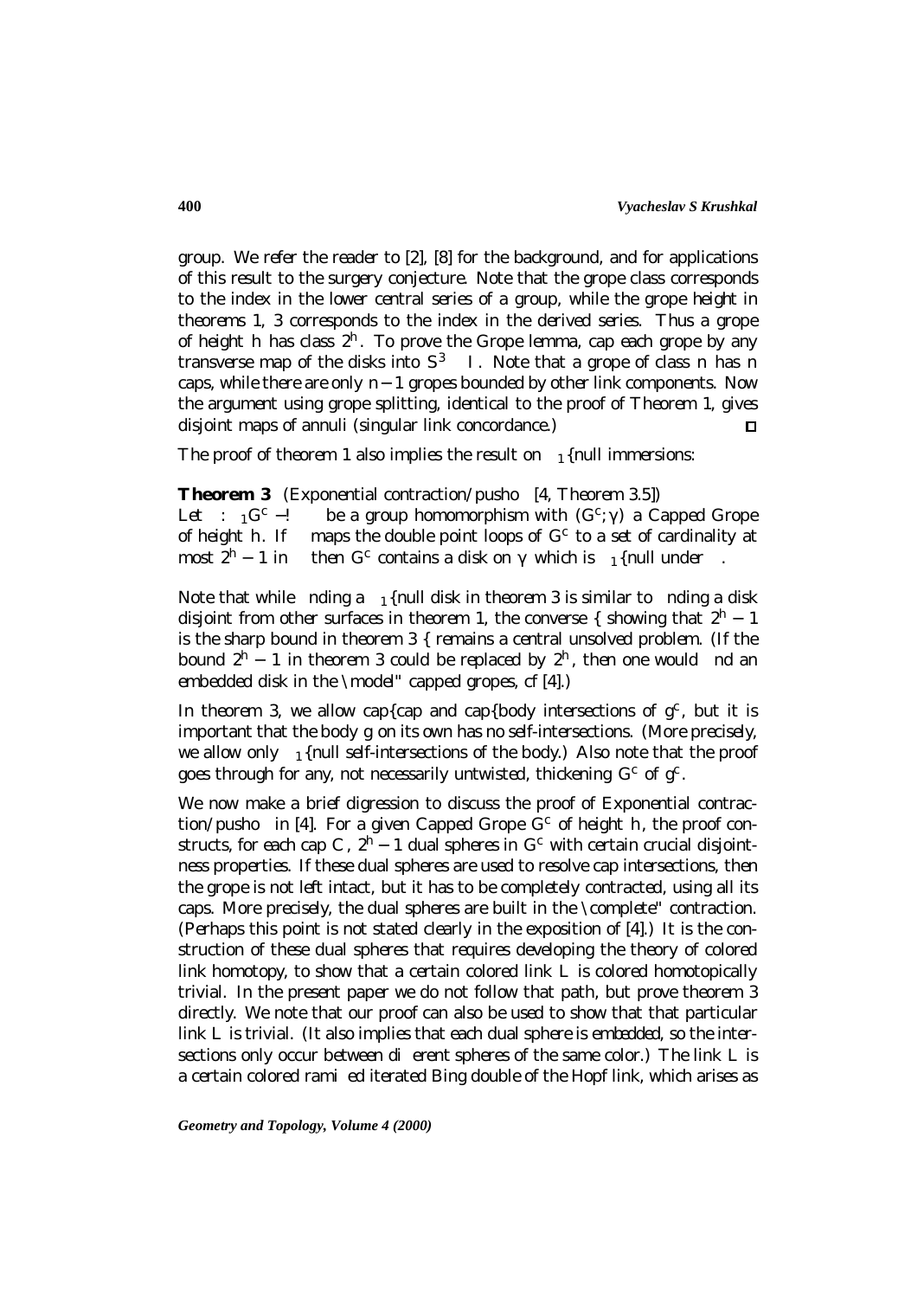a Kirby handle diagram of the Grope G. We say a few more words about this link at the end of the proof of theorem 1. The theory of colored Milnor groups introduced in [4] can be used under more general circumstances, for example for the purpose of distinguishing non-homotopic links, but this generality is not used in the proof of Exponential contraction/pusho.

**Proof of Theorem 1** Consider rst the special case when all body surfaces of g have genus one, and each cap of  $g^c$  intersects just one of the *i*'s. This case captures the essence of the bound in theorems 1 and 3. Since there are  $2<sup>h</sup>$ caps and  $2^h$  − 1 surfaces f ig, at least two of the caps  $C_1$ ,  $C_2$  intersect the same surface  $i_0$  (and they are disjoint from all other surfaces.) Consider these two caps, and for the rest of the proof disregard all other caps of  $g<sup>c</sup>$ . Suppose that  $(C_1, C_2)$  is a dual pair of caps, so they are attached to the symplectic pair of circles in an h-th stage surface of g. In this case contract  $C_1$  and  $C_2$ and push  $i_0$  o the contraction to get  $\int_{0}^{0}$ . Consider the disk on which \uses" only the contraction of  $C_1$  and  $C_2$ , and not the other caps. This disk is gotten by successive surgeries along the branch of  $g$  which leads from to the tips  $C_1$  and  $C_2$ ; all other caps and surfaces in  $g^c$  are disregarded. The disk and the new surfaces  $f \theta g$  satisfy the conclusion of the theorem. Note that  $g^c$  is not framed, so \parallel copies" (perturbations) of the surface stages of  $g<sup>c</sup>$ , which are used in the surgeries and contractions, may intersect. This is not important in our argument, since the goal is to nd only an immersed disk.

If the caps  $C_1$  and  $C_2$  are not dual, still disregard all other caps, surger two top stage surfaces, which are capped by  $C_1$  and  $C_2$  respectively, along these caps and continue surgering until the two new caps become dual. This reduces the situation to the previous case.

Now consider the general case, with surfaces of an arbitrary genus, and when each cap may intersect several dierent surfaces  $i$ . We will need for the proof the following operation of *grope splitting*, so we make a digression to explain it in detail.

**Lemma 4** (Grope splitting) Let  $(g^c)$  be a capped grope in  $\mathbb{M}^4$ , and let  $1$ *;:::,*  $\theta$  *n be surfaces in M, disjoint from the body of*  $g^c$ *, but perhaps intersecting its caps. Then, given a regular neighborhood* N of  $g^c$  *in* M, there *is a capped grope*  $(g_{split}^c)$  N, such that each cap of  $g_{split}^c$  intersects at most one of the surfaces  $\overline{\phantom{a}}$ , and each body surface, above the  $\overline{\phantom{a}}$  rst stage, of  $g_{\text{split}}^c$  has *genus* 1*.*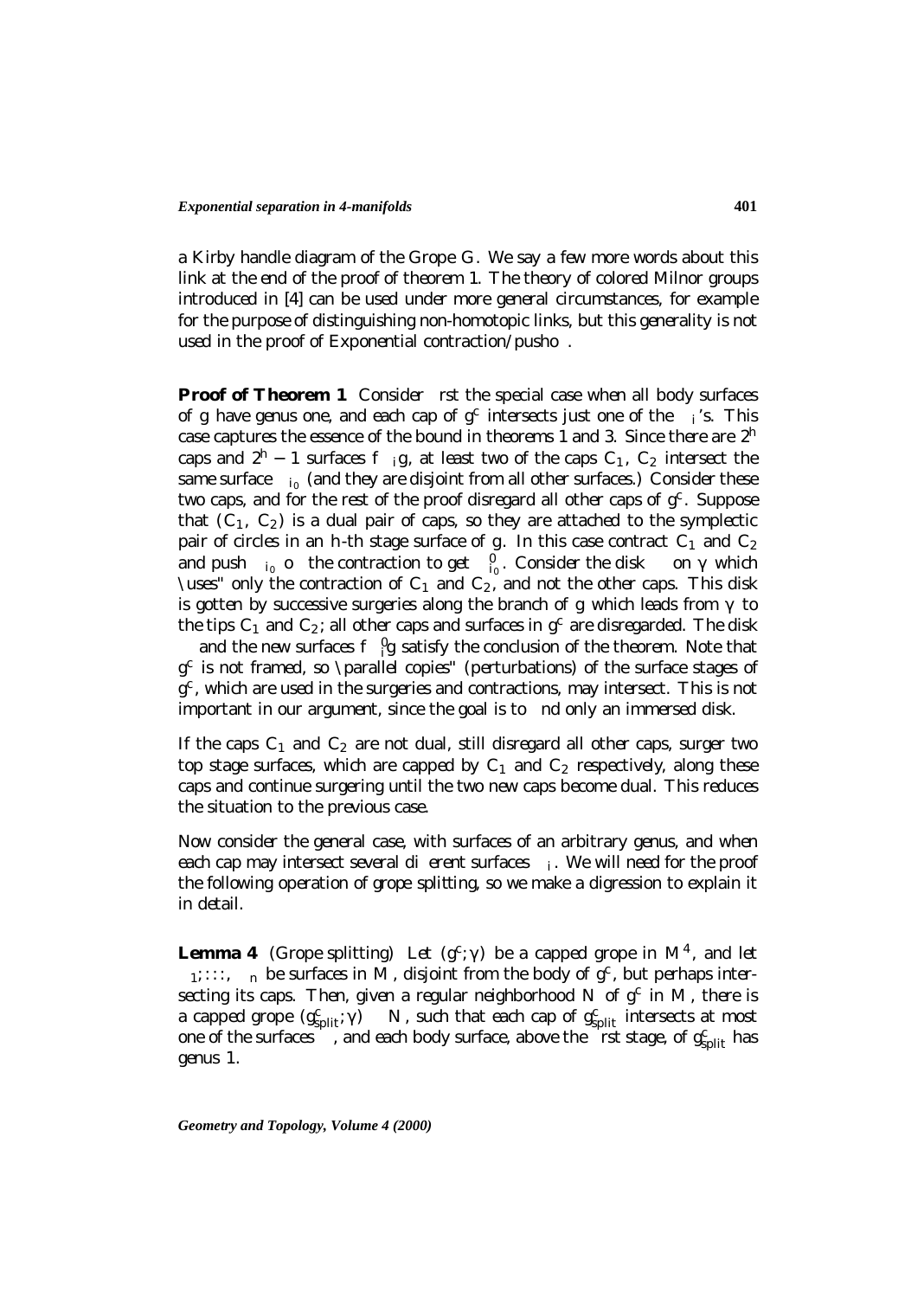

Figure 1: Grope splitting

**Proof** First assume that N is the untwisted thickening of  $q^c$ ,  $N = G^c$ , and moreover let  $q^c$  be a model capped grope (without double points). Let C, D be a dual pair of its caps, and let be an arc in  $C$  with endpoints on the boundary of  $C$ . (In our applications, will be chosen to separate intersection points of C with dierent surfaces  $\mu$ ,  $\mu$ , as shown in gure 1.) Recall that the untwisted thickening N of  $g^c$  is de ned as the thickening in  $\mathbb{R}^3$ , times the interval  $I$ . We consider the  $3$ {dimensional thickening, and surger the top-stage surface of  $g$ , which is capped by  $C$  and  $D$ , along the arc  $\therefore$  The cap  $C$  is divided by into two disks  $C^{\ell}$ ,  $C^{\ell\ell}$  which serve as the caps for the new grope; their dual caps  $D^{\theta}$ ,  $D^{\theta\theta}$  are formed by parallel copies of D. This operation increases the genus of this top-stage surface by 1; note that if some surface  $i$ intersected the cap D of  $G^c$ , it will intersect both caps  $D^{\theta}$ ,  $D^{\theta\theta}$  of  $G^c_{\text{split}}$ .

We described this operation for a model capped grope; a splitting of a capped grope with double points is de ned as the image of this operation in  $N$ /plumbings (where the arcs are chosen to avoid the double points.) Also note that the same construction works for any (not necessarily untwisted) thickening  $N$ : all that one needs is a line subbundle of the normal bundle of the disk  $C$  in  $N$ , restricted to . The fact that the new caps  $D^{\emptyset}$  and  $D^{\emptyset}$  may intersect is not important here.

Continue the proof of lemma 4 by dividing each cap  $C$  by arcs  $f$   $g$ , so that each component of  $C \setminus I$  intersects at most one surface in the collection  $f_{ij}g$ , and splitting  $q^c$  along all these arcs. (At most *n* arcs are needed for each cap.) The result is illustrated in gure 2. We apply the same operation to the surfaces in the  $(h-1)$ -st stage of the grope, separating each top stage surface by arcs into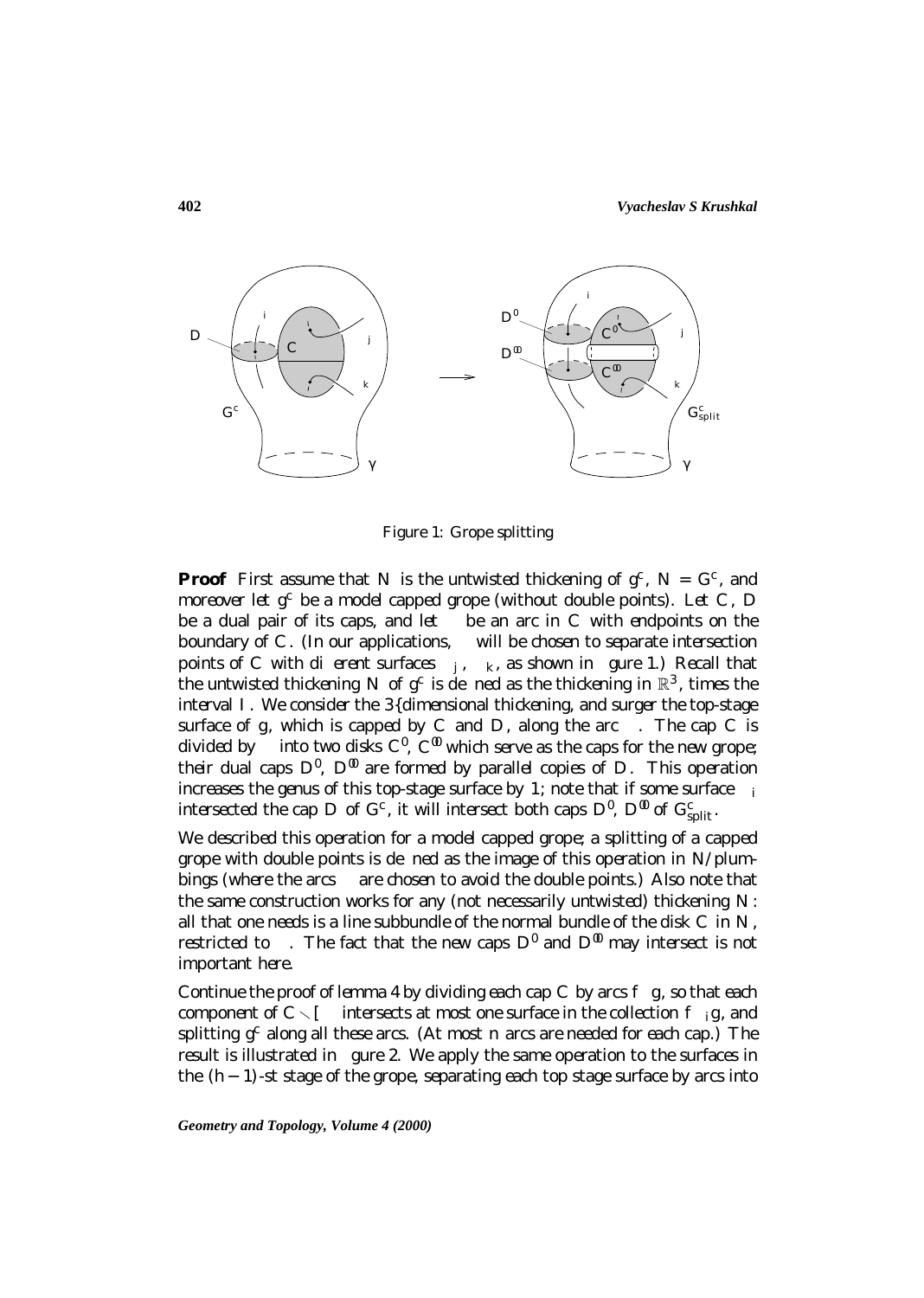

Figure 2: Example of a splitting of a top stage surface of  $q^c$ 

genus 1 pieces. This procedure is performed inductively, descending to the rst stage of  $q^c$ . For example, if originally each body surface of q had genus one, and each cap intersected all  $n$  surfaces  $f_{ij}$ , then after this complete splitting procedure the rst stage surface will have genus  $n^{2^h}$ .

We continue the proof of theorem 1 in the general case, applying this complete grope splitting procedure to  $g^c$ . Separate the rst stage surface by arcs into genus one pieces and treat each one of them separately, as in the special (genus one) case, considered above. If one of the caps of  $g^c$  is disjoint from all surfaces  $i$ , the result for that genus one piece follows trivially. The disk bounding is obtained as the union of disks produced by the genus one pieces.

The proof that the bound  $2<sup>h</sup>$  –1, for which the conclusion of the theorem holds in general, is sharp, is an elementary and well-known calculation in Massey products, or Milnor's {invariants. Consider the model capped grope  $g^c$  (without double points) of height  $h$  with each body surface of genus one and with the caps  $C_1$ ;:::;  $C_{2^h}$ , and consider  $2^h$  surfaces  $\frac{1}{1}$ ;:::;  $\frac{1}{2^h}$  such that for each *i*, the cap  $C_i$  intersects  $i$ . The untwisted thickening of the model grope  $g^c$  is the four{ball  $B^4$ ; the attaching circle of  $g^c$  and the intersection of the surfaces *i* with  $\mathcal{B}^4 = S^3$  form the Borromean rings, shown in Figure 3, in the case  $h = 1$ , cf [5], [3, 12.2]. The picture for larger h is obtained by iterative Bing doubling (cf section 7 in [6]) of the link components, other than . At each step of the iteration, the caps are replaced by genus one capped surfaces (copies of gure 3.) The components of the resulting link do not bound disjoint maps of disks in  $B<sup>4</sup>$  since any iterated Bing double of the Hopf link has non-trivial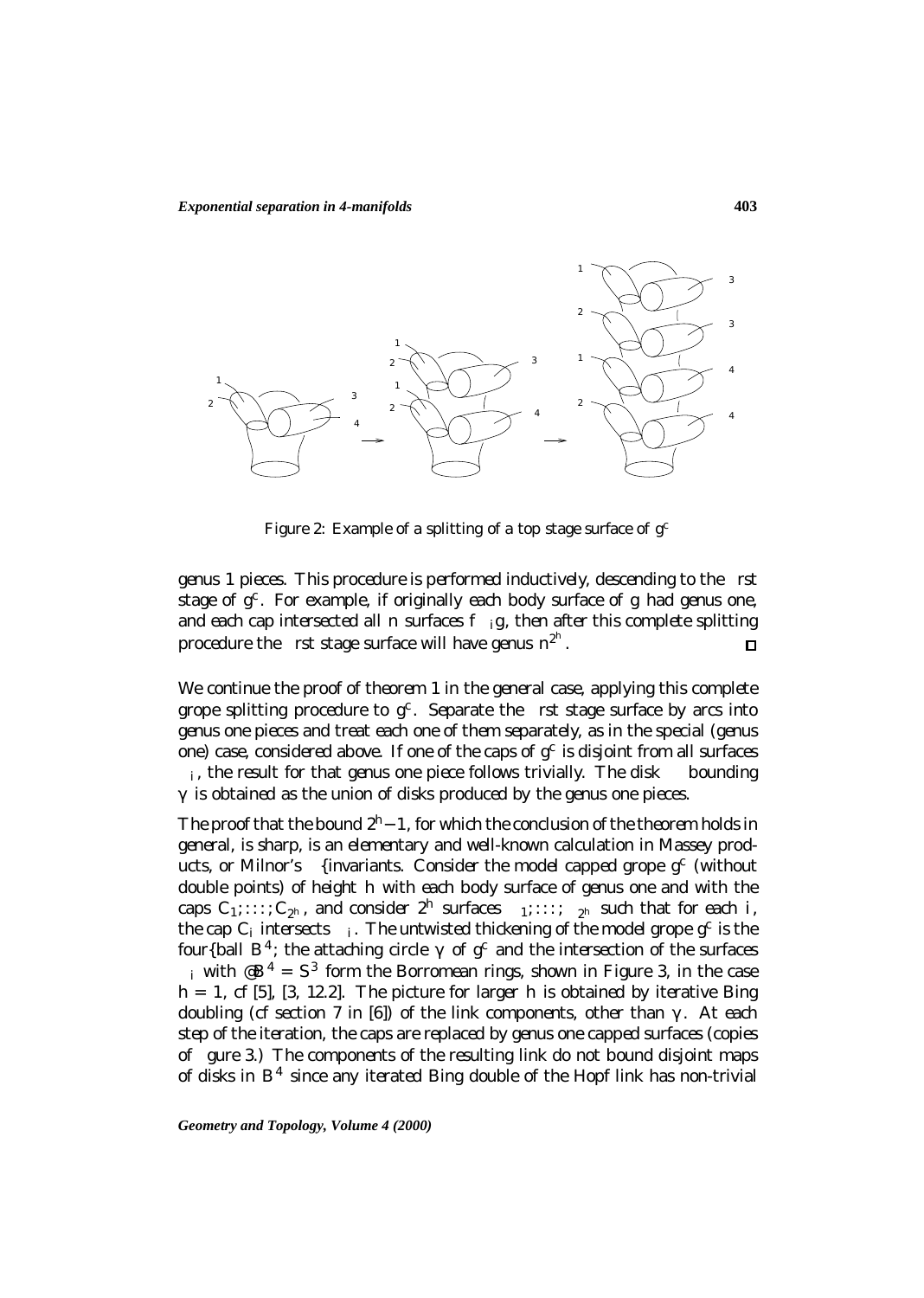

Figure 3: bounds a capped surface

{invariants [9].

**Proof of Theorem 3** This is similar to the proof of Theorem 1 above, only instead of separating intersections of the caps with dierent surfaces, the grope splitting procedure will now be used to separate intersection points among the caps of  $q^c$ , which correspond to dierent group elements in . Recall from [3, 2.9] that the new group element created by the operation of pusho from the elements f and g is f  $g^{-1}$ , thus only trivial double point loops are created during the nal step.

When one applies the grope splitting in order to separate the sel ntersections of  $g^c$ , rather than intersections of  $g^c$  with other surfaces, one cannot achieve the situation shown in gure 2 where each cap has precisely one double point. Indeed, splitting a cap  $C$  requires using two copies of the dual cap  $D$ , making it impossible to achieve progress in this respect. However, the double point loops, produced by the parallel copies  $D^{\ell}$ ,  $D^{\ell\ell}$  of D, give the same group element, and the new intersections  $D^{\emptyset} \setminus i$ ,  $D^{\emptyset\emptyset} \setminus i$  do not need to be separated in i.

Another subtlety concerns ordering the sheets at each intersection point (if one ordering gives an element q in, switching them gives  $q^{-1}$ .) The statement of theorem 3 implicitly contains a choice of the rst sheet at each intersection point. The proof of theorem 1, followed here without a change, would only give the bound  $2^{h-1}$  − 1. Thus a slight correction is necessary in the situation after the grope splitting is completed, when two caps  $C_1$  and  $C_2$  on the same branch B have intersections with some other caps, representing the same non-trivial

*Geometry and Topology, Volume 4 (2000)*

 $\Box$